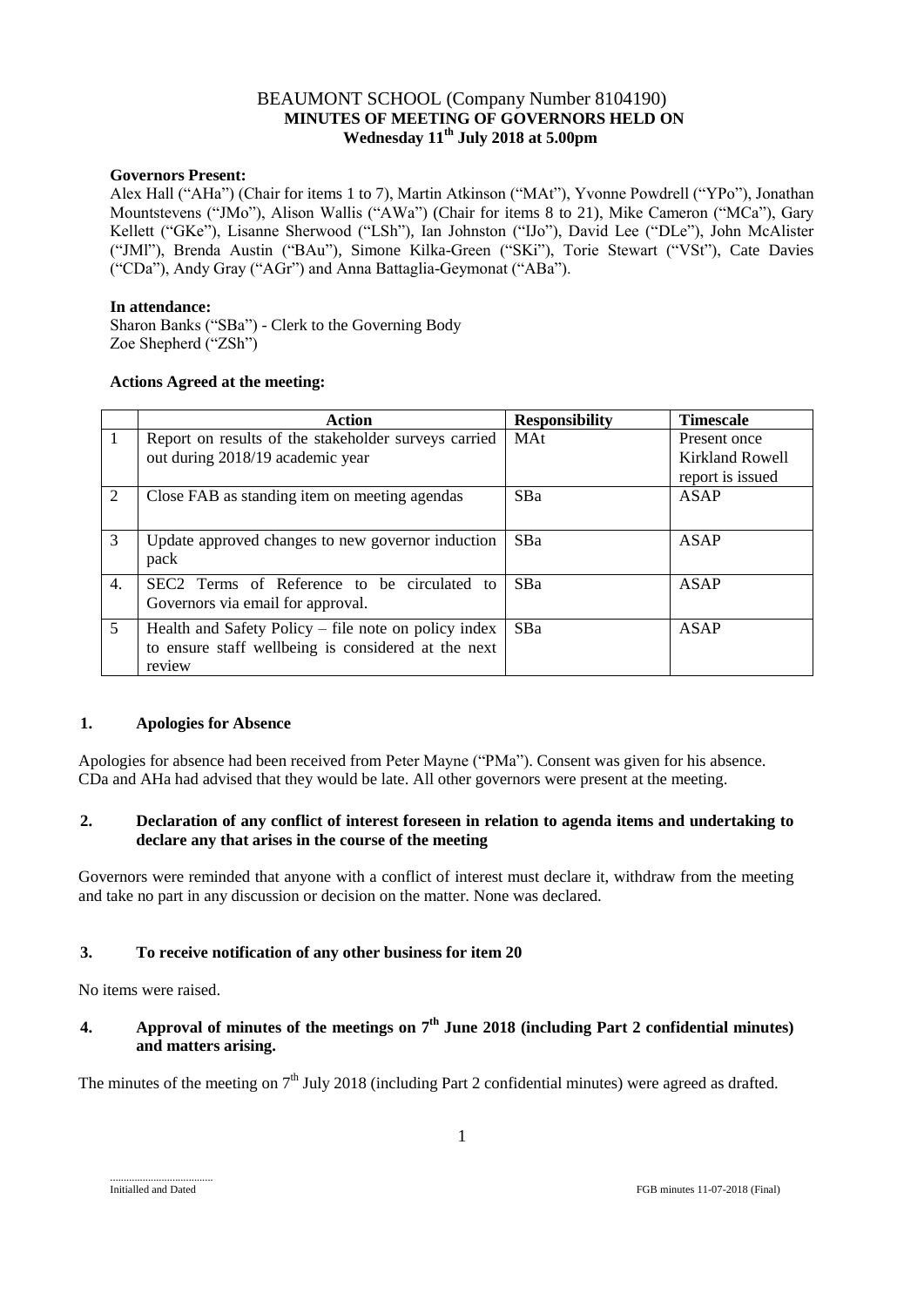The action points from the meeting were considered as follows:

|    | <b>Action</b>                                      | <b>Responsibility</b> | <b>Timescale</b>      | <b>Update</b> |
|----|----------------------------------------------------|-----------------------|-----------------------|---------------|
|    | Student Voice update                               | ZSh                   | Next meeting          | Completed     |
| 2. | Oversight of building works and Financial          | JMo                   | <b>Next Resources</b> | Completed     |
|    | Planning to be added to the PSI.                   |                       | Meeting               |               |
| 3. | SKi to send comments regarding more measurable     | SKi.                  | <b>Next CTL</b>       | Completed     |
|    | benchmarks in the PSI to MAt.                      |                       |                       |               |
| 4. | $SEC2 - Mat$ to discuss with the school's advisers | MAt, AHa,             | ASAP                  | Completed     |
|    | and AHa to contact Tracy Harvey. SKi to evaluate   | <b>SKi</b>            |                       |               |
|    | options for planning resubmission.                 |                       |                       |               |

## **5. Student and House Leadership Update**

ZSh reported that a number of discussions had been led at a form group level which had provided valuable feedback for areas needing improvement, including the lunch queues (which, as a consequence, had led to the duty roster being reviewed), security concerns (which had resulted in one of the main gates being locked during school time), and the standard of the old toilet block (regarding which students were advised that they will have new toilets when the science block is built). Other feedback included requests for more recycling bins and themed food days, such as a Mexican theme at the cafeteria. Hygiene was queried and the school was able to alleviate concerns and advise students that the cafeteria had recently been awarded the highest five star rating.

Governors asked what the staff thought of this initiative. JMo advised that they were very pleased as it put the school in a position to make some easy fixes and establish a process of positive dialogue and feedback between the school and its students.

Governors commended the school on the good progress with this initiative.

## **6. Consideration of the report on the results of the stakeholder surveys carried out during the academic year**

School advised that putting a format in place had been postponed until September 2018 as Kirkland Rowell was booked then to benchmark the school against other results. The school advised that they would utilise parents evenings to survey parents and that they were also in the process of setting up a staff survey. *MAt*

## **7. Committee reports and updates:**

#### **A. Resources**

Governors were advised that the draft minutes were still in the process of being approved by the chair and would be distributed in advance of the next meeting.

## **B. Community, Teaching and Learning**

Governors were advised that the draft minutes were still in the process of being approved by the chair and would be distributed in advance of the next meeting.

## **8. FAB updates**

AHa reported that he was in the process of achieving sign-off with HCC and arranging for the transfer of the balance of funds. It was also advised that it would be preferable to ensure the safety of the entrance road by September and that any compensation for the delays was still to be negotiated. It was agreed that FAB could be closed as a standing item and could be removed from the agenda going forward.

*SBa*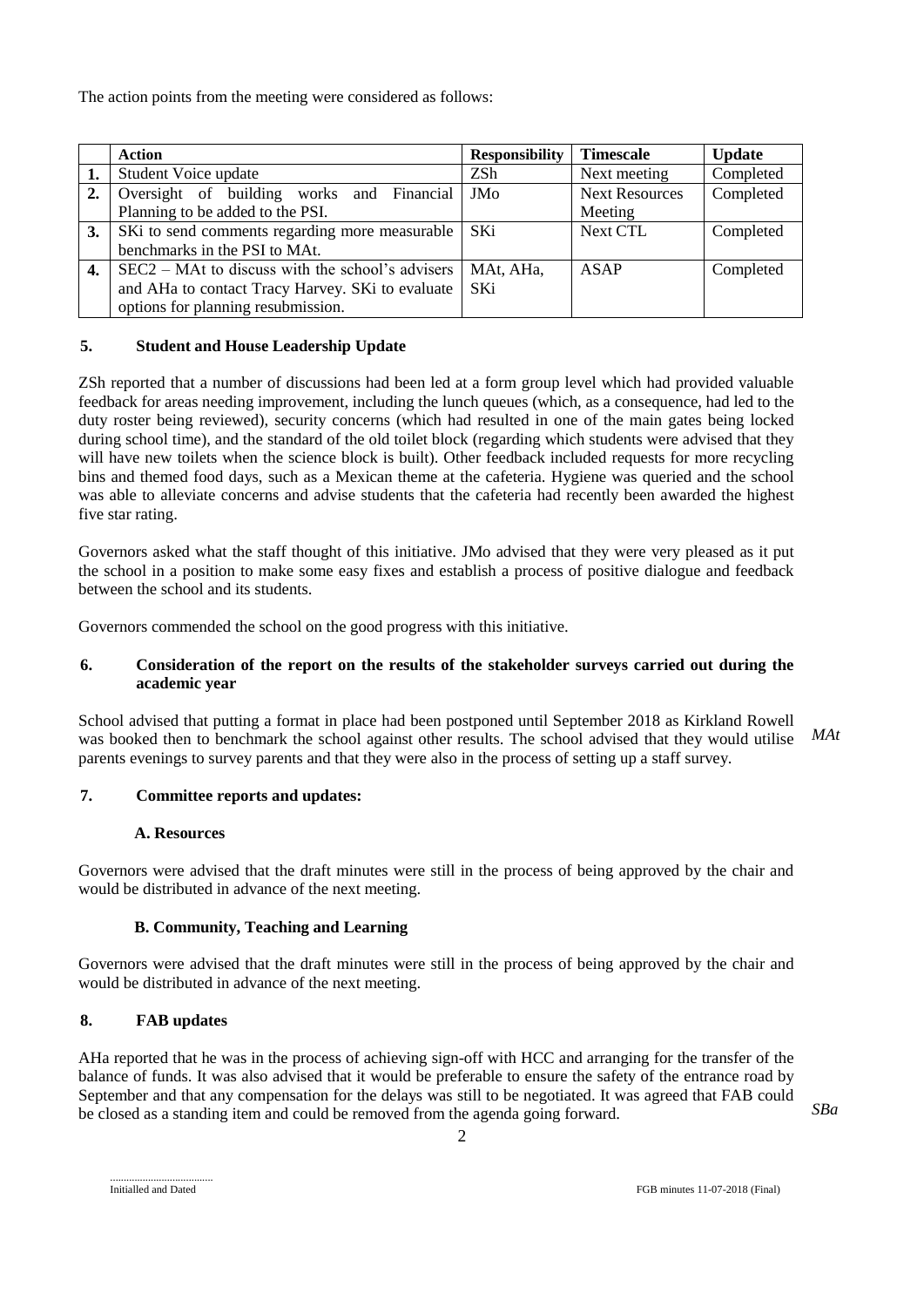# **9. SEC2 Update**

AHa advised that the Terms of Reference for the Client Project Team on SEC2 had been recommended by the Resources Committee for approval. It was agreed that the Terms of Reference would be circulated via email for Governors approval. *SBa*

# **10. Chair's Update including;**

## **Review of the new Governor induction pack**

Governors had considered the new Governor induction pack which had been distributed prior to the meeting. It was agreed that it remained comprehensive and was approved subject to marked changes being incorporated. *SBa*

# **Discussion of Governor positions and succession planning**

AHa advised this was the last meeting where he would be in the position of chair and that he was happy to stay on as a Governor from September, but would need to be re-elected from October 2018. He confirmed that he would continue to be responsible for any items that arose over the summer break.

Governors reported that there were no other Governor changes anticipated at this stage and went on to commend MAt for the great team and spirit he had built in the last year. Governors commended MAt on the well aligned team he had built (and also YPo and JMo for their work as Deputies) and expressed their pleasure about how the governor team continued to hold the school to account but in a collaborative and supportive way. Formal thanks were also passed to AWa who had done a brilliant job in the role of vice chair. Special thanks were also passed to SKi who had played a large role in moving governance forward in the school. Lastly, Governors requested that their best wishes be passed on to students awaiting exam results over the summer.

## **11. Head's Update (including approval of the Plan for School Improvement ("PSI")**

Governors had considered the Headteacher's Report and the PSI which had been distributed prior to the meeting.

Regarding the PSI, MAt thanked the Governors for the additional suggestions that had been incorporated. The PSI was approved.

For the teaching and learning update, it was reported that there had been some new appointments, including three staff being promoted to associates within the leadership team from September. MAt observed that they were ready for the challenge and was very pleased to be able to support them. In addition, MAt advised that the school expected to be fully staffed for September, having filled the Head of Psychology and receptionist roles.

Regarding staff wellbeing, Governors were advised that the school was looking at a cost-effective solution for the management of staff entering and leaving the school via the south gate, perhaps through swiping staff ID cards.

Regarding SEC2, it was reported that the school was endeavouring to get the tenders back for the original expansion bid and that this would be ready by the end of term in order to avoid delays. In addition, Governors were advised that the second planning application to the District Council, relating to the CIF bid, would be submitted for the combined building option.

Initialled and Dated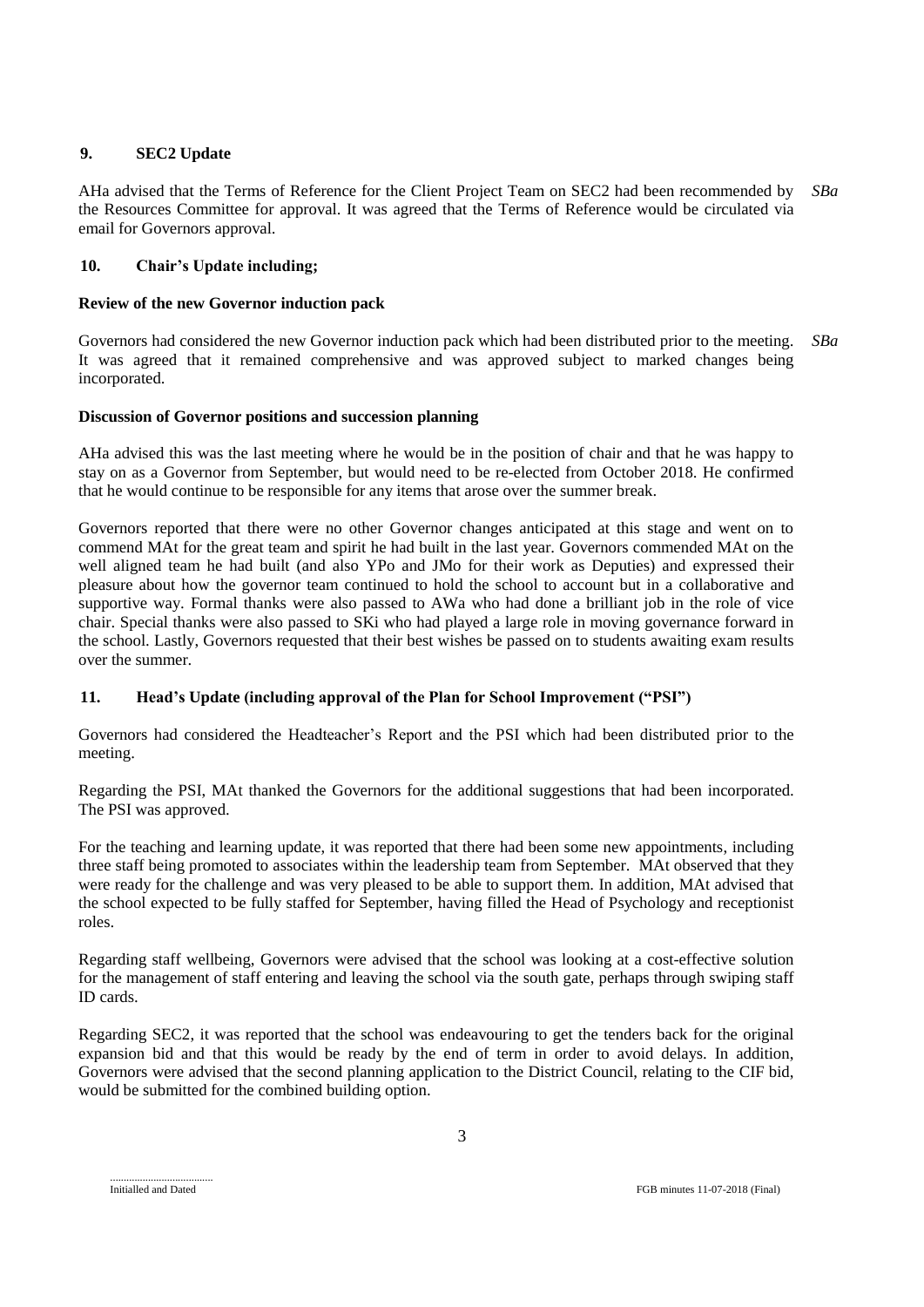MAt reported that for admissions it was the school's intention to keep the intake for Year 7 at 210 students and no higher; ideally with forms of thirty rather than one or two over. In addition, for Years 8 to 11, it was reported that these were all at 186, which was 6 over PAN. Finally, it was advised that the 6<sup>th</sup> form induction had gone well. Whilst 223 students had attended, it was reported that the school would be happy with more than 160 students, but a higher take up than this would be ideal.

MAt reported to the Governors that permanent exclusions had been the hardest part of the job this year. He acknowledged that, whilst these had had an impact on the school's reporting, the school stood by the decisions made.

Governors commended the staff on their unwavering commitment to the school, supporting the many events held this year, and also on how well the students had participated.

Governors commended MAt on a fantastic first year as Headteacher.

## **12. Result of audit of single central record**

Governors advised that they were pleased to see the school had achieved a successful and satisfactory audit.

#### **13. Update on staff recruitment**

Governors agreed that recruitment for the following year had been satisfactorily covered in the Headteacher's report.

#### **14. Update on MAT discussions**

#### *JMl gave an update which was recorded in Part 2 confidential minutes.*

#### **15. Approval of the budget for 2018/2019 as recommended by the Resources Committee**

Governors reiterated the need to be sure that the school managed the balance between having a projected deficit (which would encourage staff to be prudent) whilst also monitoring funds that might become available during the financial year and therefore used for the benefit of the school.

The budget was approved.

#### **16. Safeguarding Update**

Governors were advised that there was nothing to report for this meeting.

#### **17. \* Policies – consideration and approval of the following policies (bearing in mind the responsibility to carry out an equality impact assessment in accordance with the school's Public Sector Equality Duty under the Equality Act 2010):**

Governors noted their responsibility as part of the review and approval of all policies and procedures to ensure that none of the policies/procedures approved had any disproportionate benefit or detriment and did not contain any discriminatory statements or have an adverse impact on any disadvantaged or vulnerable group.

#### **i) consideration and approval of the following policies:**

**a) Local Government Pension Scheme (June 2018 recommended by the Resources Committee)**

Governors had considered the updated policy which had been distributed prior to the meeting and